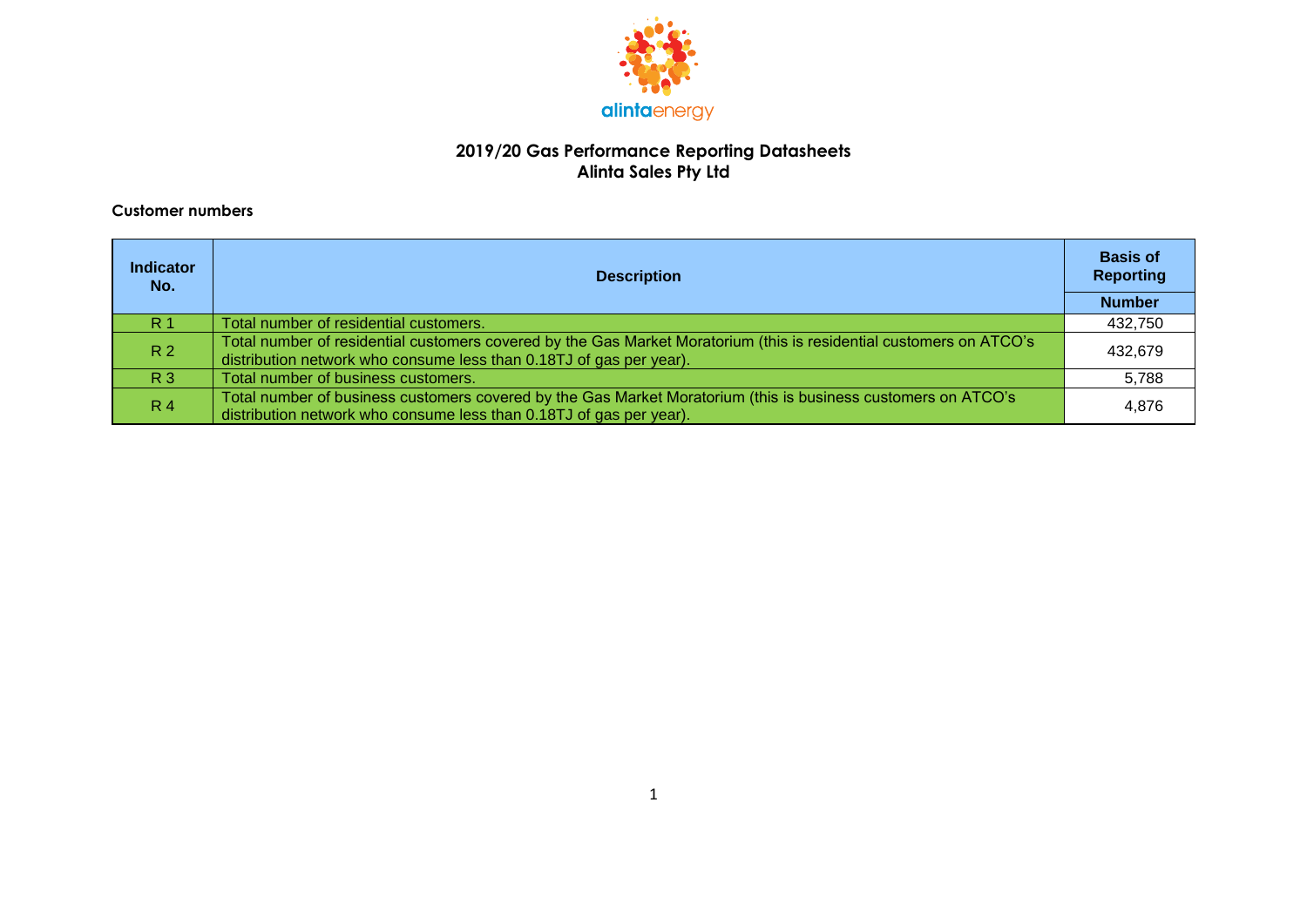

# **Billing and payment**

| <b>Indicator</b> |                                                                                                                                                                                                                    |               | <b>Basis of Reporting</b> |
|------------------|--------------------------------------------------------------------------------------------------------------------------------------------------------------------------------------------------------------------|---------------|---------------------------|
| No.              | <b>Description</b>                                                                                                                                                                                                 | <b>Number</b> | Percentage                |
| R <sub>5</sub>   | Total number of residential customers who have been issued with a bill outside the prescribed maximum timeframe                                                                                                    | 5,596         |                           |
|                  | and where the delay is due to fault on the part of the retailer.                                                                                                                                                   |               |                           |
| R <sub>6</sub>   | Percentage of residential customers who have been issued with a bill outside the prescribed maximum timeframe<br>and where the delay is due to fault on the part of the retailer.                                  |               | 1.3%                      |
| <b>R7</b>        | Total number of residential customers who have been issued with a bill outside the prescribed maximum timeframe<br>and where the delay is due to the retailer not receiving the billing data from the distributor. | $\Omega$      |                           |
| R <sub>8</sub>   | Percentage of residential customers who have been issued with a bill outside the prescribed maximum timeframe<br>and where the delay is due to the retailer not receiving the billing data from the distributor.   |               |                           |
| R 9              | Not used.                                                                                                                                                                                                          |               |                           |
| R 10             | Not used.                                                                                                                                                                                                          |               |                           |
| R 11             | Total number of residential customers who are subject to an instalment plan.                                                                                                                                       | 10,297        |                           |
| R 12             | Percentage of residential customers who are subject to an instalment plan.                                                                                                                                         |               | 2.4%                      |
| R 13             | Total number of residential customers who have been granted additional time to pay a bill.                                                                                                                         | 72,585        |                           |
| R 14             | Percentage of residential customers who have been granted additional time to pay a bill.                                                                                                                           |               | 16.8%                     |
| R 15             | Not used.                                                                                                                                                                                                          |               |                           |
| R 16             | Not used.                                                                                                                                                                                                          |               |                           |
| <b>R</b> 17      | Total number of business customers that have been issued with a bill outside the prescribed maximum timeframe.                                                                                                     | 283           |                           |
| R 18             | Percentage of business customers that have been issued with a bill outside the prescribed maximum timeframe.                                                                                                       |               | 4.9%                      |
| R 19             | Total number of business customers that are subject to an instalment plan.                                                                                                                                         | 19            |                           |
| R 20             | Percentage of business customers that are subject to an instalment plan.                                                                                                                                           |               | 0.3%                      |
| R 21             | Total number of business customers that have been granted additional time to pay a bill.                                                                                                                           | 1,157         |                           |
| R 22             | Percentage of business customers that have been granted additional time to pay a bill.                                                                                                                             |               | 20.0%                     |
| R 23             | Not used.                                                                                                                                                                                                          |               |                           |
| R 24             | Not used.                                                                                                                                                                                                          |               |                           |
| R 25             | Total number of residential customers who have lodged security deposits in relation to their residential customer<br>account.                                                                                      | $\Omega$      |                           |
| R 26             | Percentage of residential customers who have lodged security deposits in relation to their residential customer<br>account.                                                                                        |               |                           |
| R 27             | Total number of business customers that have lodged security deposits in relation to their business customer<br>account.                                                                                           | 0             |                           |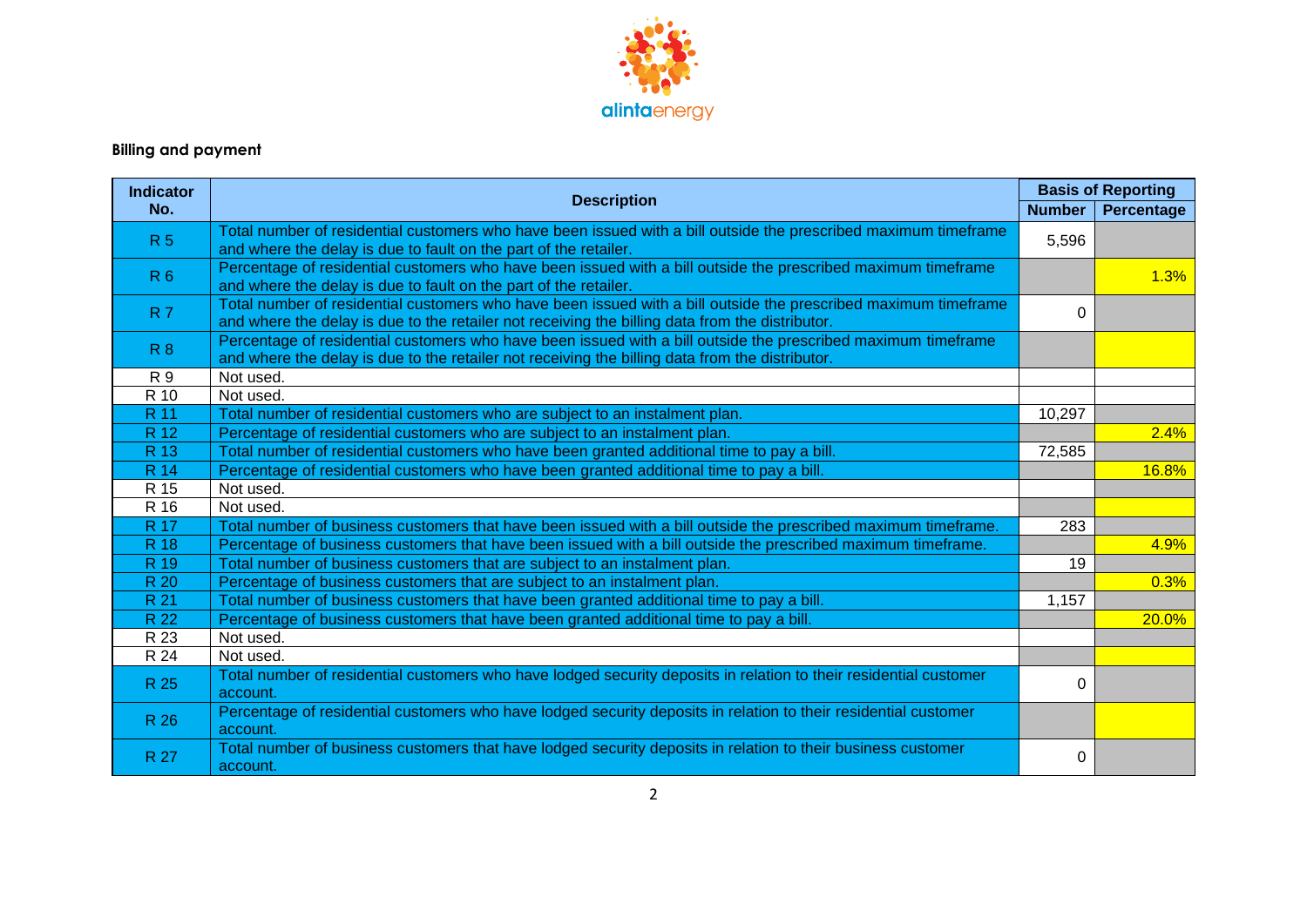

| <b>Indicator</b> | <b>Description</b>                                                                                          | <b>Basis of Reporting</b> |            |
|------------------|-------------------------------------------------------------------------------------------------------------|---------------------------|------------|
| No.              |                                                                                                             | Number                    | Percentage |
| R 28             | Percentage of business customers that have lodged security deposits in relation to their business customer  |                           |            |
|                  | account.                                                                                                    |                           |            |
| R 29             | Total number of residential customers who have had their direct debit plans terminated.                     | 1,295                     |            |
| R 30             | Percentage of residential customers who have had their direct debit plans terminated.                       |                           | 0.3%       |
| R 31             | Total number of business customers that have had their direct debit plans terminated.                       |                           |            |
| R 32             | Percentage of business customers that have had their direct debit plans terminated.                         |                           | $0.0\%$    |
| R 93             | Total number of residential customers using Centrelink's Centrepay to pay their energy bills at at 30 June. | 9,669                     | $\Omega$   |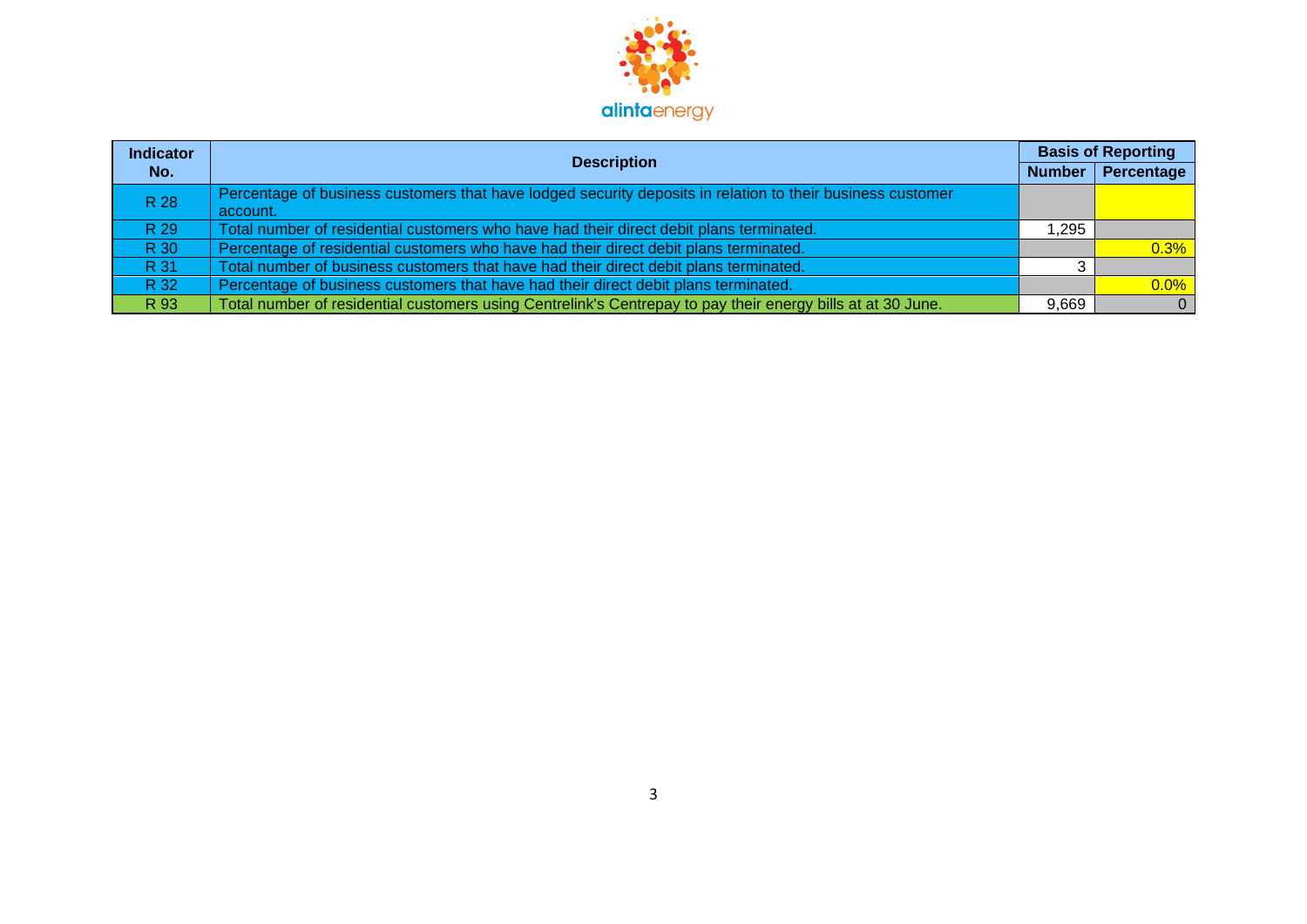

## **Disconnections for non-payment**

| <b>Indicator</b> | <b>Description</b>                                                                                                                                                                      |               | <b>Basis of Reporting</b> |
|------------------|-----------------------------------------------------------------------------------------------------------------------------------------------------------------------------------------|---------------|---------------------------|
| No.              |                                                                                                                                                                                         | <b>Number</b> | Percentage                |
| R 33             | Total number of residential customer disconnections for failure to pay a bill.                                                                                                          | 11,234        |                           |
| R 34             | Percentage of residential customer disconnections for failure to pay a bill.                                                                                                            |               | 2.6%                      |
| R 35             | Total number of business customer disconnections for failure to pay a bill.                                                                                                             | 80            |                           |
| R 36             | Percentage of business customer disconnections for failure to pay a bill.                                                                                                               |               | 1.4%                      |
| R 37             | Total number of residential customer disconnections involving customers who were the subject of an instalment<br>plan.                                                                  | 855           |                           |
| R 38             | Percentage of residential customer disconnections involving customers who were the subject of an instalment<br>plan.                                                                    |               | $7.6\%$                   |
| R 39             | Total number of residential customer disconnections involving customers who were disconnected on at least 1<br>other occasion during the reporting year or the previous reporting year. | 4,183         |                           |
| R 40             | Percentage of residential customer disconnections involving customers who were disconnected on at least 1 other<br>occasion during the reporting year or the previous reporting year.   |               | $37.2\%$                  |
| R 41             | Total number of residential customer disconnections involving customers who were the subject of a concession.                                                                           |               |                           |
| <b>R</b> 41A     | Percentage of residential customer disconnections involving customers who were the subject of a concession.                                                                             |               |                           |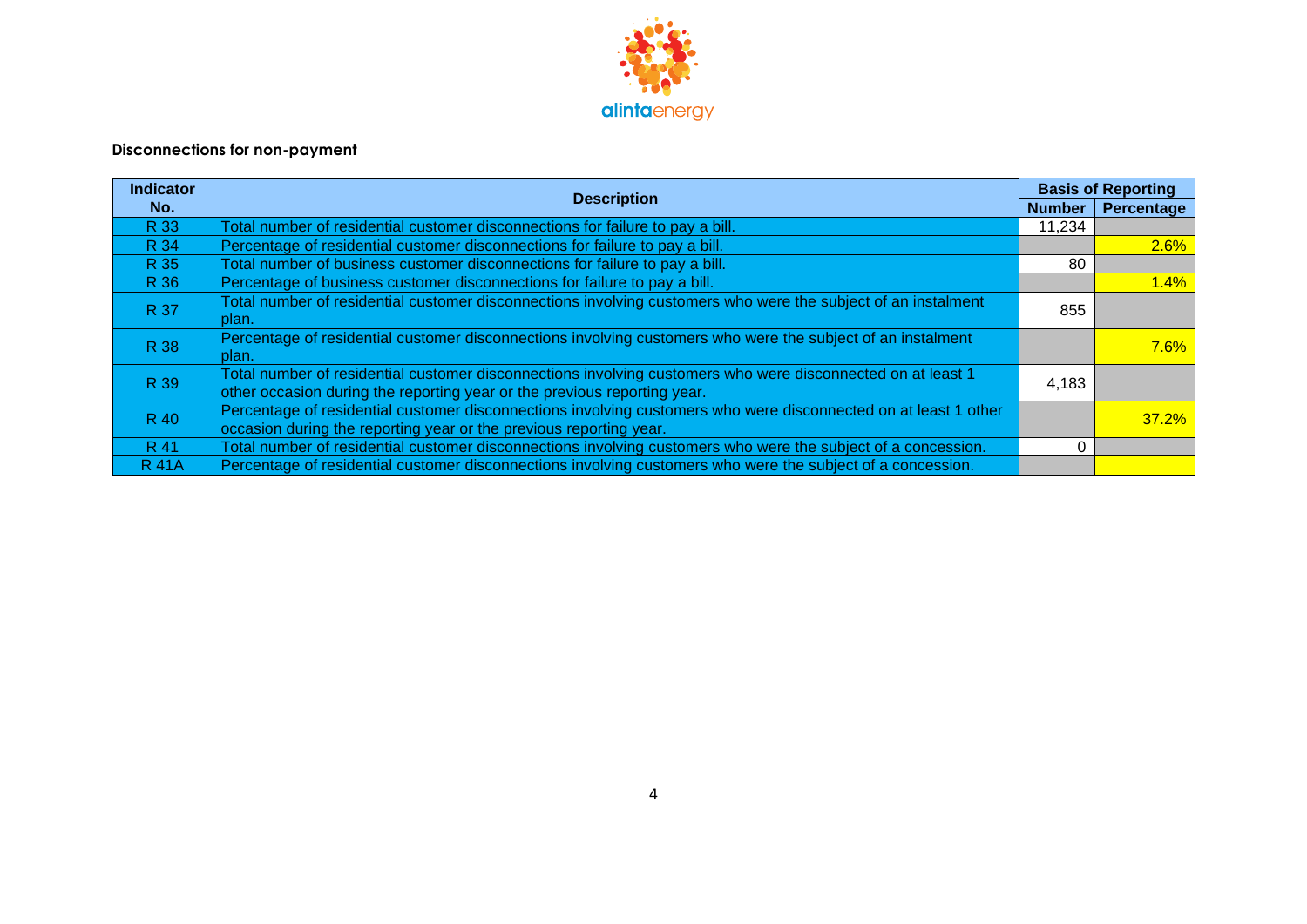

### **Reconnections**

| <b>Indicator</b> | <b>Description</b>                                                                                                                                                                                             | <b>Basis of Reporting</b> |                   |
|------------------|----------------------------------------------------------------------------------------------------------------------------------------------------------------------------------------------------------------|---------------------------|-------------------|
| No.              |                                                                                                                                                                                                                | <b>Number</b>             | <b>Percentage</b> |
| R 42             | Total number of residential customer reconnections requested by the retailer within 7 days of requesting the<br>customer be disconnected.                                                                      | 4,989                     |                   |
| <b>R</b> 42A     | Percentage of residential customer reconnections requested by the retailer within 7 days of requesting the<br>customer be disconnected.                                                                        |                           | 44.4%             |
| R 43             | Total number of business customer reconnections requested by the retailer within 7 days of requesting the<br>customer be disconnected.                                                                         | 21                        |                   |
| R 44             | Percentage of business customer reconnections requested by the retailer within 7 days of requesting the customer<br>be disconnected.                                                                           |                           | 26.3%             |
| R 45             | Total number of residential customer reconnections within 7 days involving customers who were the subject of an<br>instalment plan.                                                                            | 804                       |                   |
| R 46             | Percentage of residential customer disconnections reconnected within 7 days involving customers who were the<br>subject of an instalment plan.                                                                 |                           | 7.2%              |
| R 47             | Total number of residential customer reconnections within 7 days involving customers who were reconnected on at<br>least 1 other occasion during the reporting year or the previous reporting year.            | 1,569                     |                   |
| R 48             | Percentage of residential customer disconnections reconnected within 7 days involving customers who were<br>reconnected on at least 1 other occasion during the reporting year or the previous reporting year. |                           | 14.0%             |
| R 49             | Total number of residential customer reconnections within 7 days involving customers who were the subject of a<br>concession.                                                                                  | $\Omega$                  |                   |
| R 50             | Percentage of residential customer disconnections reconnected within 7 days involving customers who were the<br>subject of a concession.                                                                       |                           |                   |
| R 51             | Total number of residential customer reconnections requested by the retailer after requesting the customer be<br>disconnected (including those who were reconnected within 7 days).                            | 8,209                     |                   |
| R 52             | Percentage of residential customer reconnections requested by the retailer after requesting the customer be<br>disconnected (including those who were reconnected within 7 days).                              |                           | 73.1%             |
| R 53             | Total number of residential customer reconnections requested by the retailer that were not reconnected within the<br>prescribed timeframe.                                                                     | 948                       |                   |
| <b>R 54</b>      | Percentage of residential customer reconnections requested by the retailer that were not reconnected within the<br>prescribed timeframe.                                                                       |                           | 11.5%             |
| R 55             | Total number of business customer reconnections requested by the retailer after requesting the customer be<br>disconnected (including those who were reconnected within 7 days).                               | 29                        |                   |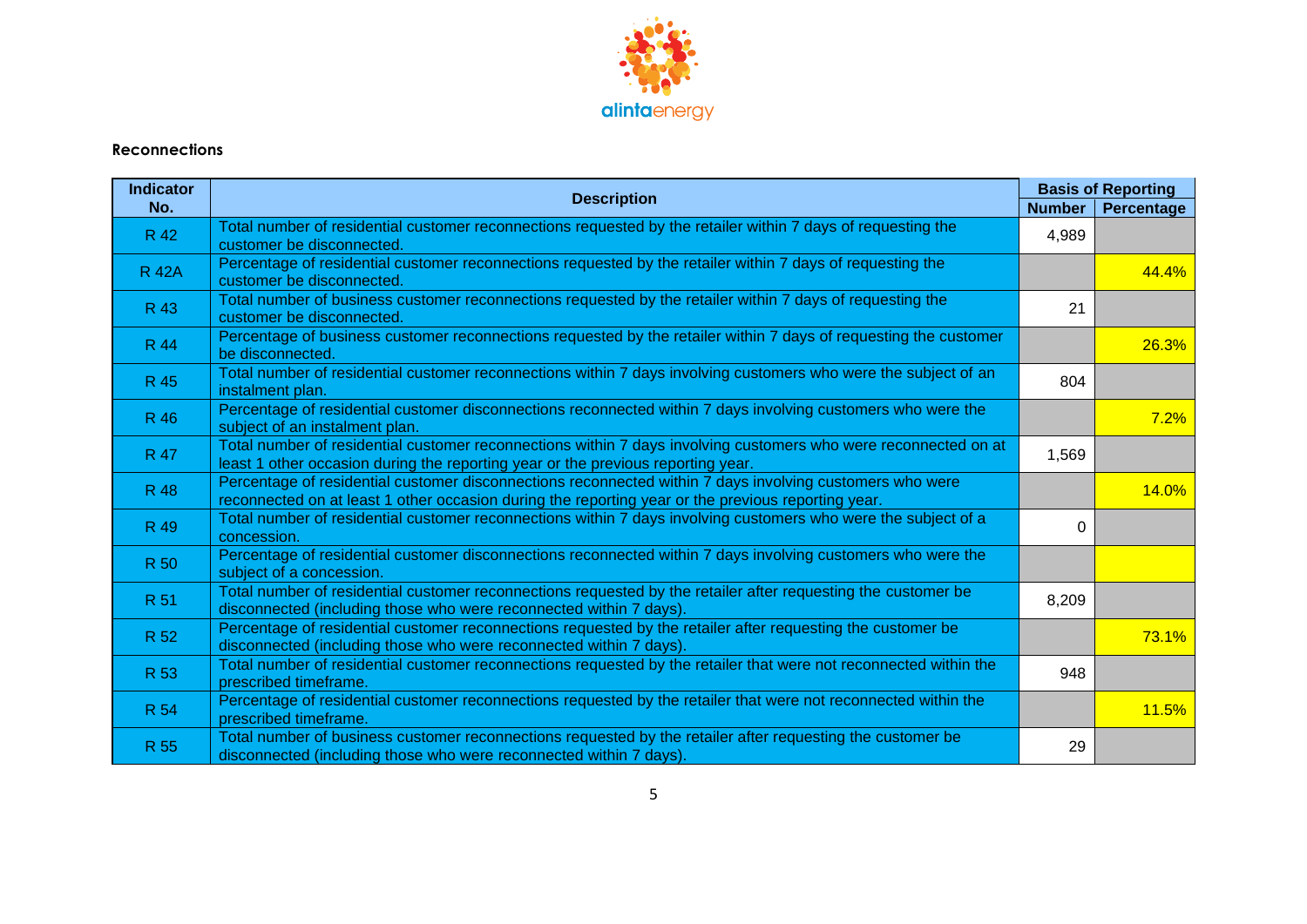

| <b>Indicator</b> | <b>Description</b>                                                                                                                                                             | <b>Basis of Reporting</b> |
|------------------|--------------------------------------------------------------------------------------------------------------------------------------------------------------------------------|---------------------------|
| No.              |                                                                                                                                                                                | Number   Percentage       |
| R 56             | Percentage of business customer reconnections requested by the retailer after requesting the customer be<br>disconnected (including those who were reconnected within 7 days). | $36.3\%$                  |
| R 57             | Total number of business customer reconnections requested by the retailer that were not reconnected within the<br>prescribed timeframe.                                        |                           |
| R 58             | Percentage of business customer reconnections requested by the retailer that were not reconnected within the<br>prescribed timeframe.                                          | $6.9\%$                   |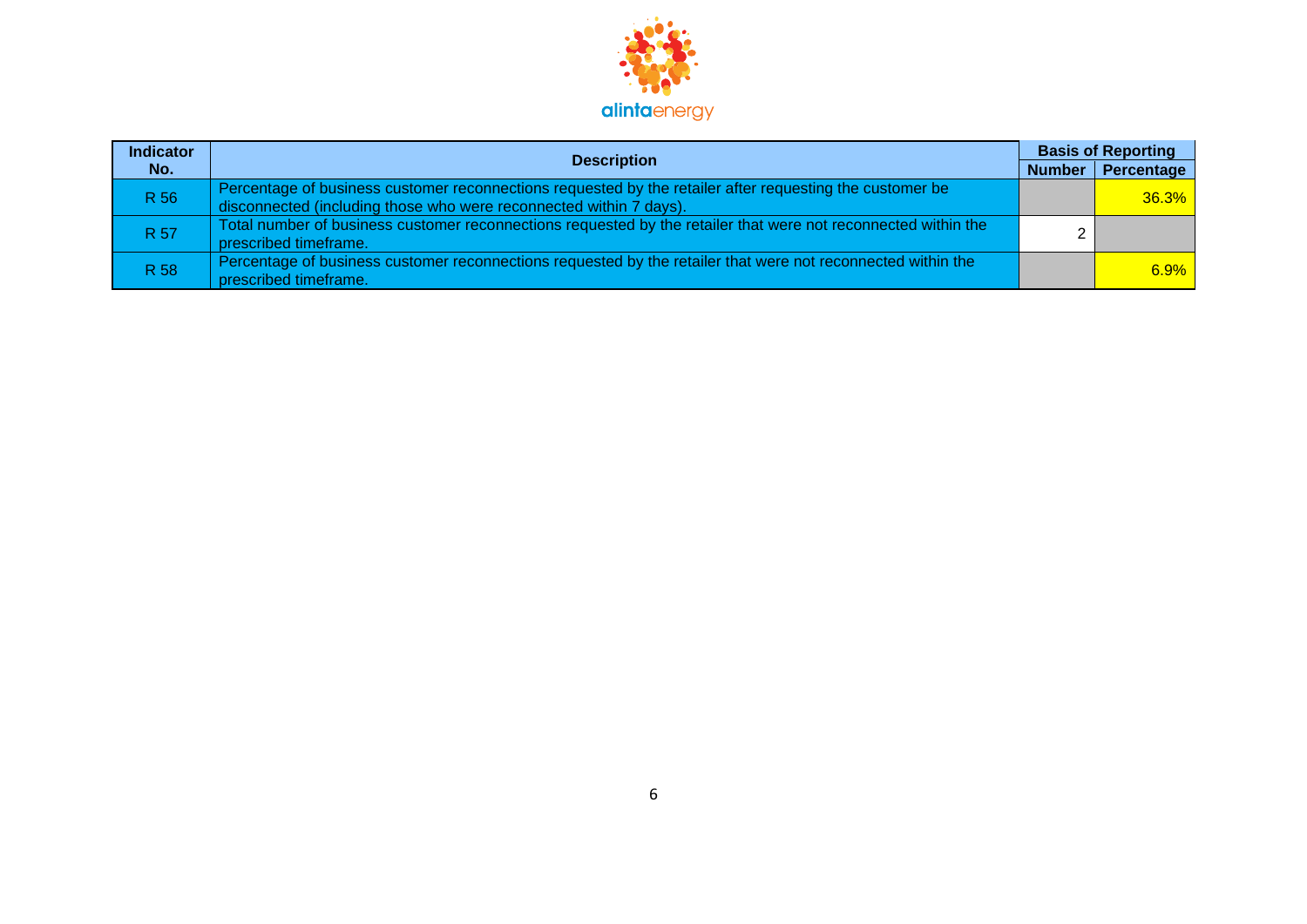

## **Complaints**

| <b>Indicator</b> |                                                                                                                                      | <b>Basis of Reporting</b> |            |
|------------------|--------------------------------------------------------------------------------------------------------------------------------------|---------------------------|------------|
| No.              | <b>Description</b>                                                                                                                   | <b>Number</b>             | Percentage |
| R <sub>59</sub>  | Total number of complaints received from residential customers.                                                                      | 1,575                     |            |
| R 60             | Total number of complaints received from business customers.                                                                         | 20                        |            |
| R 61             | Total number of residential customer complaints that are billing/credit complaints.                                                  | 1,203                     |            |
| R 62             | Percentage of residential customer complaints that are billing/credit complaints.                                                    |                           | 76.4%      |
| R 63             | Total number of business customer complaints that are billing/credit complaints.                                                     | 17                        |            |
| <b>R64</b>       | Percentage of business customer complaints that are billing/credit complaints.                                                       |                           | 85.0%      |
| R 65             | Total number of residential customer complaints that are transfer complaints.                                                        | 47                        |            |
| R 66             | Percentage of residential customer complaints that are transfer complaints.                                                          |                           | 3.0%       |
| <b>R67</b>       | Total number of business customer complaints that are transfer complaints.                                                           | $\Omega$                  |            |
| <b>R68</b>       | Percentage of business customer complaints that are transfer complaints.                                                             |                           |            |
| R 69             | Total number of residential customer complaints that are marketing complaints (including complaints made<br>directly to a retailer). | 179                       |            |
| <b>R70</b>       | Percentage of residential customer complaints that are marketing complaints (including complaints made directly<br>to a retailer).   |                           | 11.4%      |
| R 71             | Total number of business customer complaints that are marketing complaints (including complaints made directly<br>to a retailer).    | $\Omega$                  |            |
| R 72             | Percentage of business customer complaints that are marketing complaints (including complaints made directly to<br>a retailer).      |                           |            |
| <b>R73</b>       | Total number of residential customer complaints that are other complaints.                                                           | 146                       |            |
| <b>R</b> 74      | Percentage of residential customer complaints that are other complaints.                                                             |                           | 9.3%       |
| <b>R75</b>       | Total number of business customer complaints that are other complaints.                                                              | 3                         |            |
| R 76             | Percentage of business customer complaints that are other complaints.                                                                |                           | 15.0%      |
| <b>R77</b>       | Total number of residential customer complaints concluded within 15 business days.                                                   | 1,305                     |            |
| <b>R78</b>       | Percentage of residential customer complaints concluded within 15 business days.                                                     |                           | 82.9%      |
| R 79             | Total number of residential customer complaints concluded within 20 business days.                                                   | 1,494                     |            |
| <b>R</b> 80      | Percentage of residential customer complaints concluded within 20 business days.                                                     |                           | 94.9%      |
| R 81             | Total number of business customer complaints concluded within 15 business days.                                                      | 18                        |            |
| <b>R82</b>       | Percentage of business customer complaints concluded within 15 business days.                                                        |                           | 90.0%      |
| R 83             | Total number of business customer complaints concluded within 20 business days.                                                      | 20                        |            |
| <b>R</b> 84      | Percentage of business customer complaints concluded within 20 business days.                                                        |                           | 100.0%     |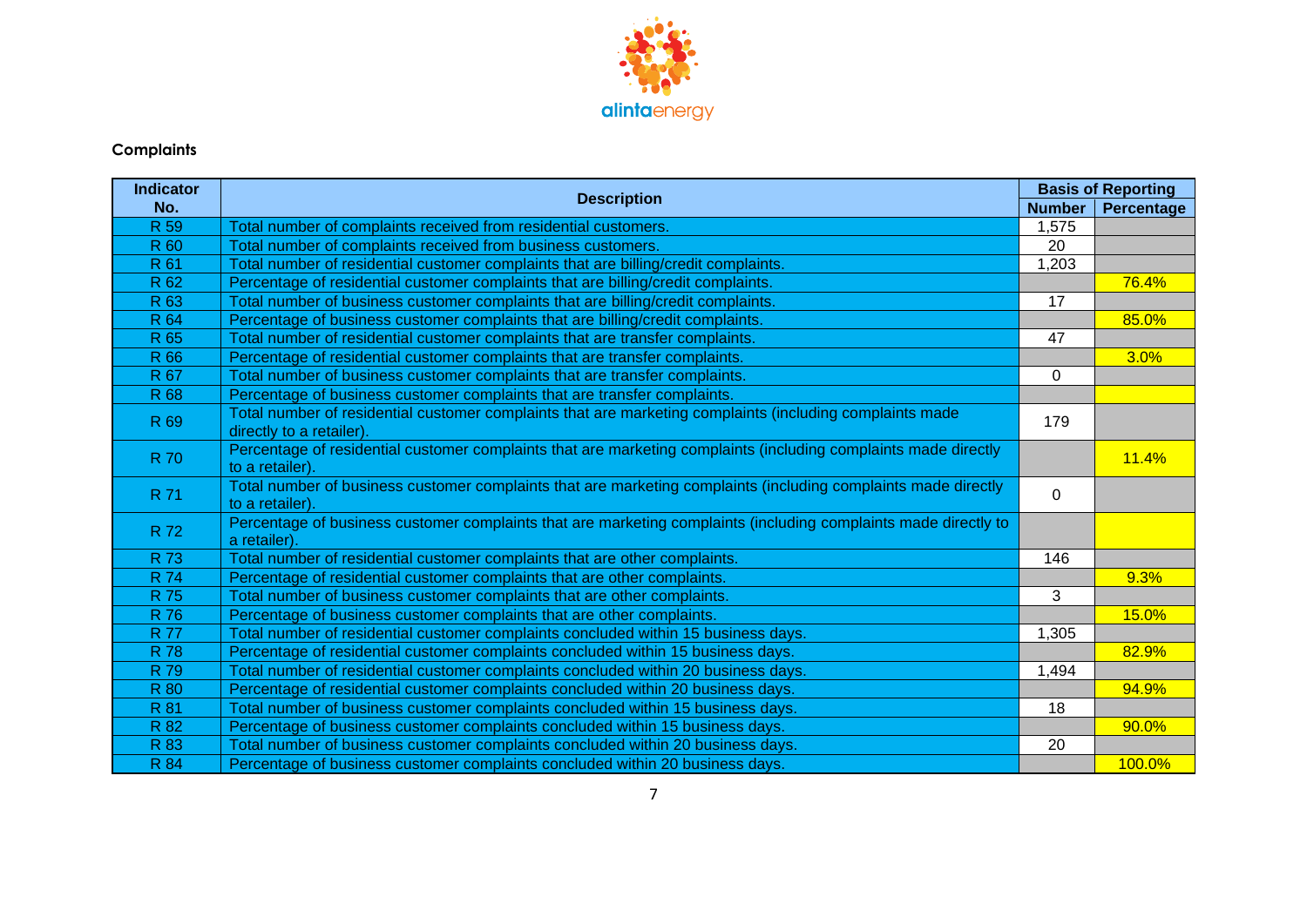

### **Call centre performance**

| Indicator No. | <b>Description</b>                                                                                     |               | <b>Basis of Reporting</b> |
|---------------|--------------------------------------------------------------------------------------------------------|---------------|---------------------------|
|               |                                                                                                        | <b>Number</b> | Percentage                |
| R 85          | Total number of telephone calls to a call centre of the retailer.                                      | 420,246       |                           |
| R 86          | Total number of telephone calls to a call centre answered by a call centre operator within 30 seconds. | 285,767       |                           |
| R 87          | Percentage of telephone calls to a call centre answered by a call centre operator within 30 seconds.   |               | 68.0%                     |
| R 88          | Average duration (in seconds) before a call is answered by a call centre operator.                     | 49            |                           |
| R 89          | Total number of telephone calls to a call centre that are unanswered.                                  | 10.737        |                           |
| R 90          | Percentage of telephone calls to a call centre that are unanswered.                                    |               | 2.6%                      |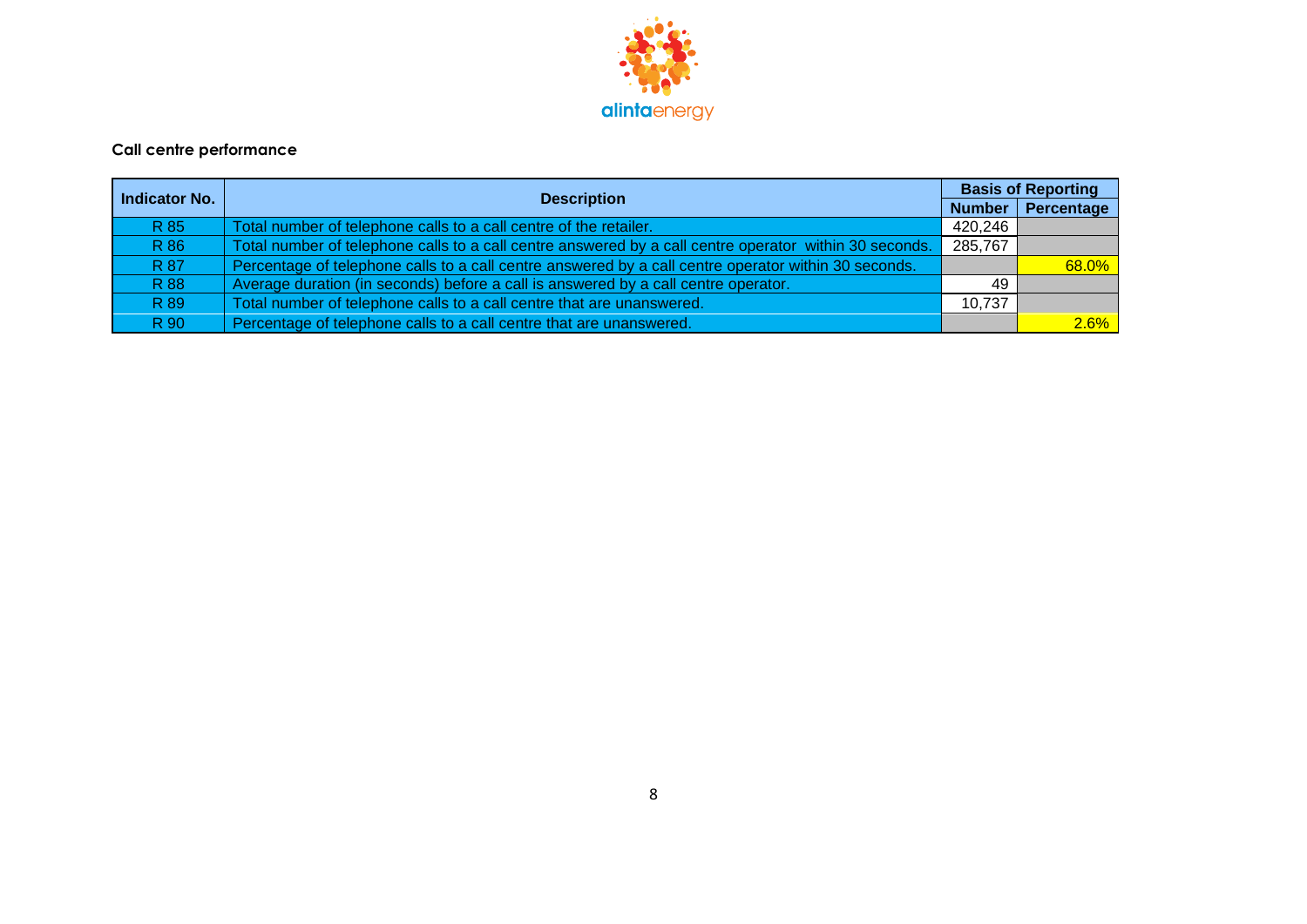

# **Energy bill debt**

| <b>Indicator</b> |                                                                                                                                                                              |               | <b>Basis of</b><br><b>Reporting</b> |
|------------------|------------------------------------------------------------------------------------------------------------------------------------------------------------------------------|---------------|-------------------------------------|
| No.              | <b>Description</b>                                                                                                                                                           | <b>Number</b> | <b>Value</b><br>$($ \$)             |
| R 91             | Total number of residential customers (excluding hardship customers) repaying an energy bill debt as at 30 June                                                              | 922           |                                     |
| R 92             | Total number of business customers repaying an energy bill debt as at 30 June                                                                                                | 14            |                                     |
| R 93             | [Indicator R 93 moved to 'Billing and payment' section].                                                                                                                     |               |                                     |
| R 94             | Average amount of energy bill debt for residential customers (excluding hardship customers) as at 30 June.                                                                   |               | \$99                                |
| R 95             | Average amount of energy bill debt for business customers as at 30 June.                                                                                                     |               | \$457                               |
| R 98             | Total number of residential customers (excluding hardship customers) with energy bill debt that is over \$500 but less<br>than \$1,500 as at 30 June.                        | 739           |                                     |
| R 99             | Total number of residential customers (excluding hardship customers) with energy bill debt that is over \$1,500 but less<br>than \$2,500 as at 30 June.                      | 70            |                                     |
| R 100            | Total number of residential customers (excluding hardship customers) with energy bill debt that is over \$2,500 as at 30<br>June.                                            | 49            |                                     |
| R 101            | Total number of residential customers (excluding hardship customers) who were subject to an instalment plan as at 30<br>June.                                                | 7,791         |                                     |
| R 102            | Total number of residential customers (excluding hardship customers) who, during the reporting year, had their<br>instalment plan cancelled by the retailer for non-payment. | 3,936         |                                     |
| R 103            | Total number of residential customers (excluding hardship customers) who, during the reporting year, successfully<br>completed their instalment plan.                        | 6,964         |                                     |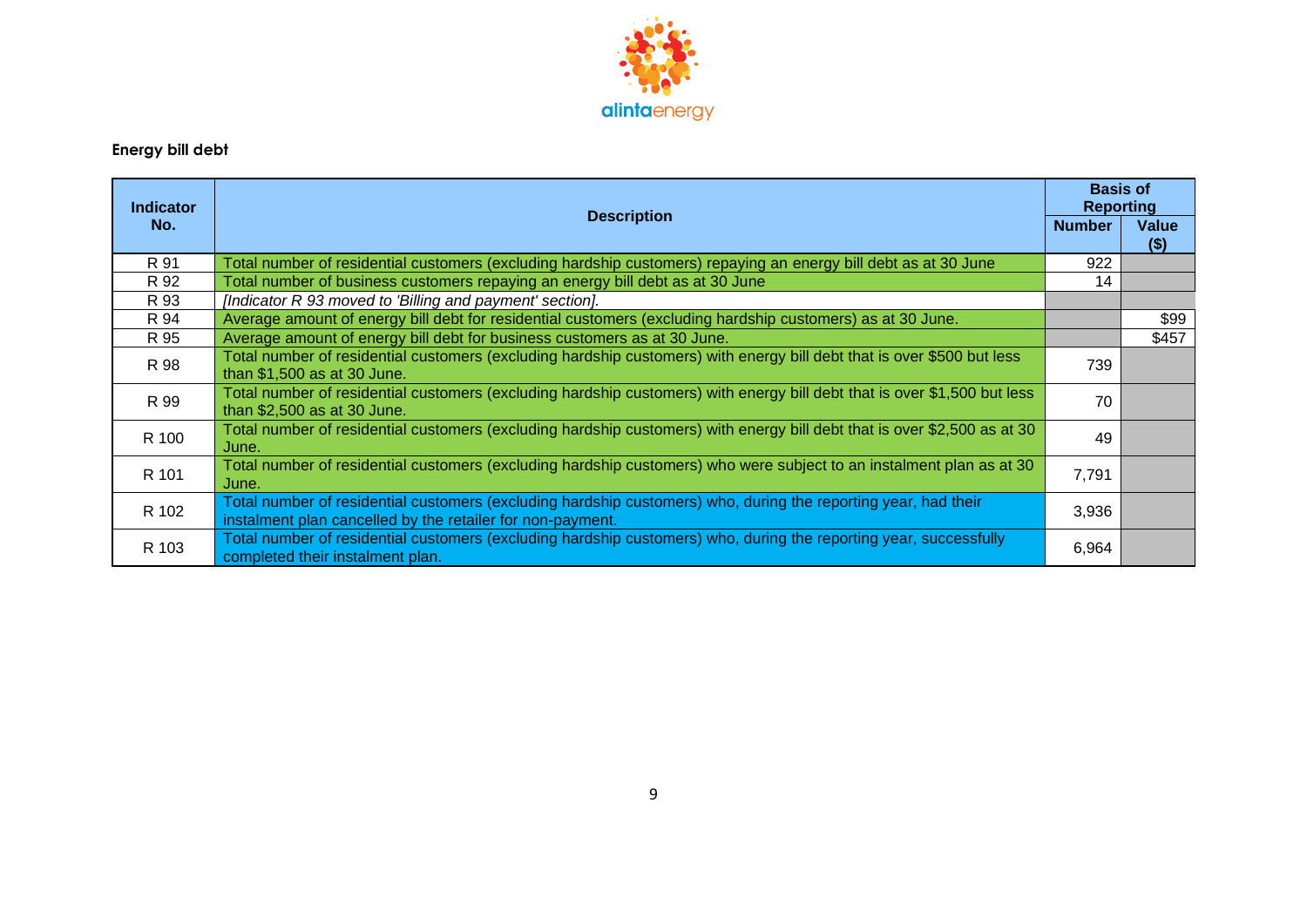

# **Hardship customers**

| <b>Indicator</b> |                                                                                                                                                                                                                                                                                    | <b>Basis of</b><br><b>Reporting</b> |                  |
|------------------|------------------------------------------------------------------------------------------------------------------------------------------------------------------------------------------------------------------------------------------------------------------------------------|-------------------------------------|------------------|
| No.              | <b>Description</b><br><b>Number</b>                                                                                                                                                                                                                                                |                                     | Value<br>$($ \$) |
| R 96             | Total number of residential customers on a retailer's hardship program as at 30 June.                                                                                                                                                                                              | 4,717                               |                  |
| R 97             | Average energy bill debt of hardship customers as at 30 June.                                                                                                                                                                                                                      |                                     | \$444            |
| R 104            | Total number of hardship customers who are the subject of a concession as at 30 June.                                                                                                                                                                                              | $\Omega$                            |                  |
| R 105            | Total number of residential customers denied access to the retailer's hardship program during the reporting year.                                                                                                                                                                  | 130                                 |                  |
| R 106            | Average energy bill debt (as at the time of entering the hardship program) for those hardship customers who entered the<br>hardship program during the reporting year.                                                                                                             |                                     | \$568            |
| R 107            | Total number of hardship customers who entered the hardship program during the reporting year, with an energy bill<br>debt (as at the time of entering the hardship program) that was between \$0 and \$500.                                                                       | 3,033                               |                  |
| R 108            | Total number of hardship customers who entered the hardship program during the reporting year, with an energy bill<br>debt (as at the time of entering the hardship program) that was over \$500 but less than \$1,500.                                                            | 1,895                               |                  |
| R 109            | Total number of hardship customers who entered the hardship program during the reporting year, with an energy bill<br>debt (as at the time of entering the hardship program) that was over \$1,500 but less than \$2,500.                                                          | 199                                 |                  |
| R 110            | Total number of hardship customers who entered the hardship program during the reporting year, with an energy bill<br>debt (as at the time of entering the hardship program) that was \$2,500 or more.                                                                             | 61                                  |                  |
| R 111            | Total number of hardship customers who were subject to an instalment plan (excluding those who make their payment<br>plan payments using Centrepay) as at 30 June.                                                                                                                 | 4,008                               |                  |
| R 112            | Total number of hardship customers using Centrepay as at 30 June.                                                                                                                                                                                                                  | 708                                 |                  |
| R 113            | Total number of residential customers who exited the hardship program during the reporting year.                                                                                                                                                                                   | 7,511                               |                  |
| R 114            | Total number of residential customers who exited the hardship program during the reporting year, because they<br>successfully completed the hardship program or exited the program by agreement with the retailer.                                                                 | 3,211                               |                  |
| R 115            | Total number of residential customers who exited the hardship program during the reporting year, because they were<br>excluded or removed from the hardship program for non-compliance.                                                                                            | 4,393                               |                  |
| R 116            | Total number of residential customers who exited the hardship program during the reporting year, because they<br>switched, transferred or left the retailer.                                                                                                                       | 1,561                               |                  |
| R 117            | Total number of residential customers who successfully completed the hardship program, or exited by agreement with<br>the retailer, during the reporting year or the previous reporting year, and who were subsequently disconnected during<br>the reporting year for non-payment. | 5,068                               |                  |